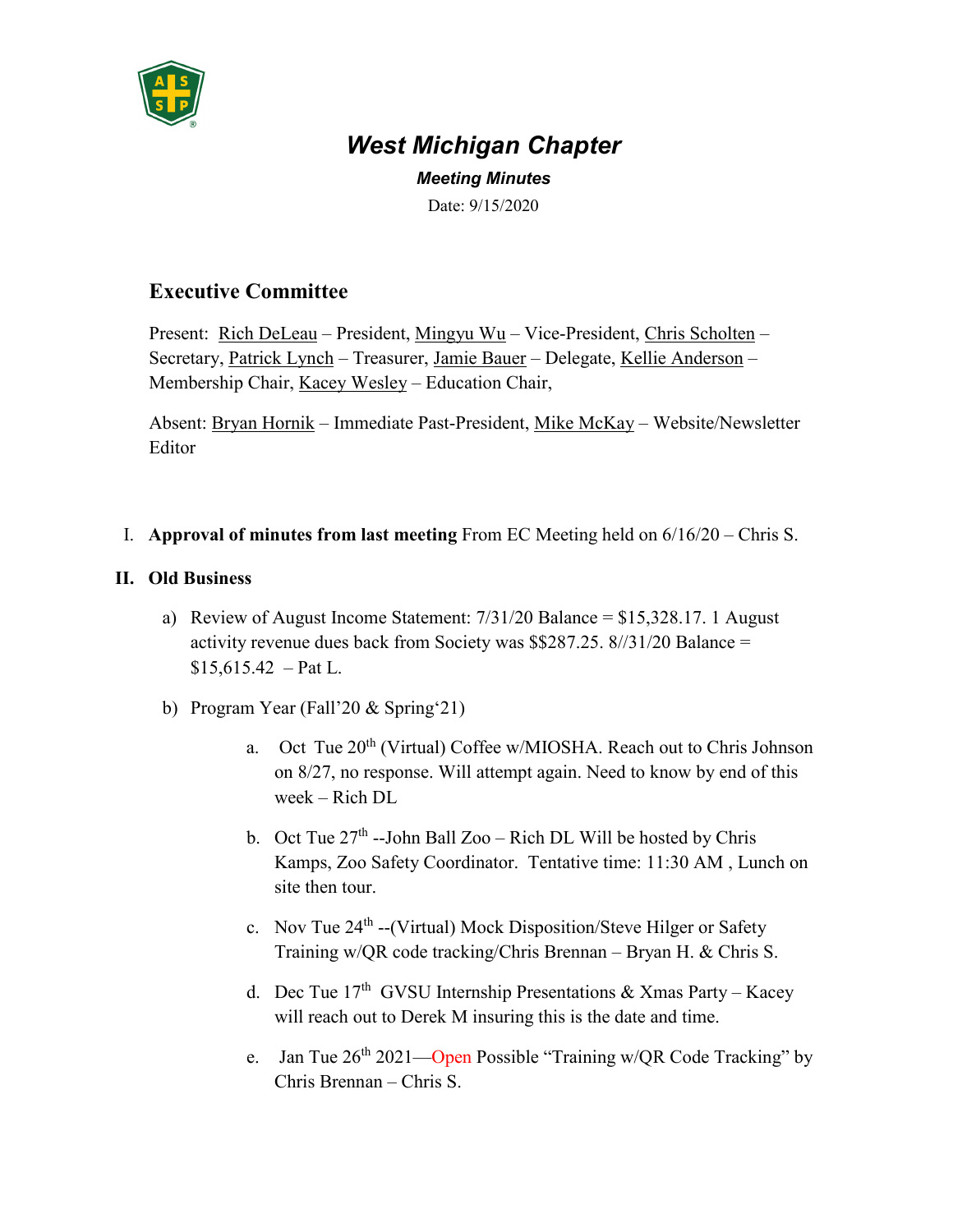

- f. Feb Tue  $23<sup>rd</sup> 2021$ —Open Possible ASSP Educational Opportunities via ASSP by Brian Oczepek, Region VII North Area Director
- g. Mar Tue 30<sup>th</sup> 2021- Open for a Tour? Frederik Meijer Garden (Construction areas), Butterball Farms (General Industry: Manufacturing); Kendrick Plastics (G.I.: Manufacturing), Embassy Suite/GR, SpeedWrench, etc. - ALL
- h. Apr Tue13- Wed 14/2021--Michigan Safety Conference 2021, Lansing – Jamie B & Chris S. explore looking into a social activity for the members.
- i. May Tue 25<sup>th</sup> 2021--Water/Swimming Safety/Jim Dreyer Locked in. Rich
- j. Jun Thur  $24^{th}$  2021--Annual Student Scholarship Golf Outing Confirmed locked in on 9/17 – Bryan H.
- c) Chapter Banner & Table Cover/Marketing Tools-Brett Youker Due to COVID-19, was placed on hold. Moving forward to completion will reach out to Brett at Marketing Tool, Inc. Reached out 9/16, no response, will try again.– Rich
- d) Officer Online ASSP Training Need to resend the link/pathway: sent out on 9/16 - Rich
- e) Need to find new space for Spring 2021 Technical Meetings (HexArmor? F-Z? Tabled until towards end of this calendar year. – Kent District Library (No Fee) – Pat L.
- f) Annual \$1,000 Scholarship Award Status Need to reach out to Dave to see when we need to write out the check. - Rich DL, Chris S, & Pat L.
- g) Region III PDC Safety 2021, Tues 9/30/21 Wed 9/1/21, San Antonio, TX Looking to have at least 2 form the EC attend. A third one ideally. No decision made.– On  $9/16$ , Brian O. will bring this up at next Region meeting - Rich DL & Chris S.

## III. **New business**

a) Rich made a Motion was made to increase JBZ tour by \$5 (from \$15.00 to \$20.00) 2nd by Chris. Motioned passed 7 "Yeas"; 2 "Nays" (absent vote)